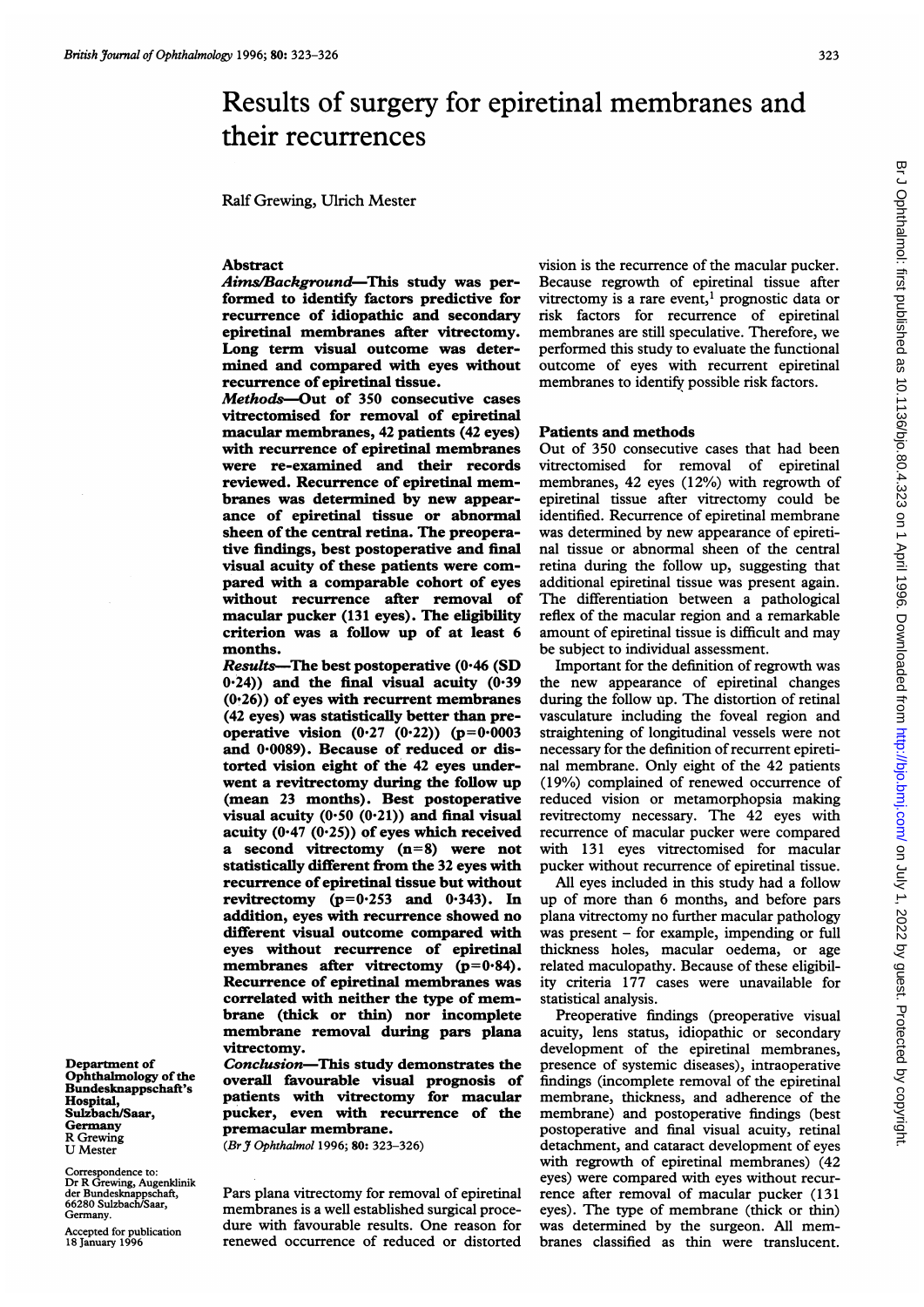Often the only ophthalmoscopic clue to their presence was a 'Cellophane' light reflex from the inner retinal surface and/or fine irregular crinkles on the retinal surface. Membranes classified as thick were opaque in most cases. Only five translucent membranes were classified as thick by the surgeon because the epiretinal membranes consisted of a thickness normally found only in opaque membranes. Except for these five cases  $(3%)$  the classification used is in accordance with the often used classification of translucent and opaque membranes which can be made by biomicroscopy preoperatively.' At each visit the macula was examined by biomicroscopy. The analysed intraoperative findings were commented on in all operative reports.

The mean follow up after vitrectomy was 23 (range 6-53) months with no statistical difference in mean follow up between eyes with and without regrowth of epimacular tissue.

Statistical analyses were performed by comparison of two paired samples based on ranks, comparison of two independent samples based on pairs (Mann-Whitney), and contingency tables using the STATGRAPHICS software package (Statistical Graphics Co).

## Results

This series included 73 male (42%) and 100 female (58%) patients, ranging in age from 27 to 87 (median 68) years. Recurrence of epiretinal membranes was not correlated with the patients' age  $(p=0.99)$ ; 85 were right eyes and 88 were left eyes. Thirty one patients also had preretinal macular fibrosis in the fellow eye. The most frequent complaints were blurred, reduced, and/or distorted vision. Preoperative fluorescein angiography was not routinely performed, although it was performed before and after vitrectomy in selected cases. Twenty patients (12%) had a history of diabetes mellitus, but no diabetic retinopathy proved by fluorescein angiography. Sixty four patients (37%) had systemic hypertension, but systemic hypertension was no risk factor for recurrence of epiretinal membranes after vitrectomy  $(p=0.657)$ .

### ANATOMICAL AND FUNCTIONAL RESULTS

The statistical analysis of best postoperative and final visual acuity showed a significant improvement for the vitrectomised eyes even if recurrence of epiretinal tissue occurred. For the 131 vitrectomised eyes without recurrence of epiretinal tissue the best postoperative mean visual acuity of  $0.46$  (SD  $0.25$ ) (p=2.92 E – 13) and the final mean visual acuity 0-38  $(0.25)$  (p=6.39 E – 5) was significantly better than the preoperative mean visual acuity of  $0.29$  ( $0.19$ ). Also, the 42 eyes with recurrence of epiretinal membranes showed a significantly improved best postoperative mean visual acuity of  $0.46$  (0.24) (p=3.24 E – 4) and final mean visual acuity of  $0.39$  ( $0.26$ ) ( $p=8.9$  E – 3) compared with the preoperative mean visual acuity of  $0.27$  ( $0.22$ ).

No statistically significant difference of the best ( $p=0.84$ ) as well as final ( $p=0.89$ ) visual acuity between eyes with recurrence  $(n=42)$ and without recurrence  $(n=131)$  of epiretinal tissue exists. Only in eight cases did a revitrectomy become necessary because of new appearance of reduced visual acuity and/or metamorphopsia. During revitrectomy the epimacular membrane could be removed from the fovea in all cases, but in three eyes minor remnants were left at the posterior pole. In these eyes with incomplete tissue removal the membranes had only a little structural strength, were friable, and tended to shred. In all eight eyes the final visual acuity after revitrectomy was better than before the first vitrectomy (Table 1). The mean interval between vitrectomy and revitrectomy for recurrent macular pucker was  $13.4$  (SD  $7.7$ ) months.

Best  $(0.50 (0.21))$  and final visual acuity  $(0.47, (0.25))$  of the eight eyes which received a second vitrectomy for removal of a recurrent membrane were not statistically different from the 34 eyes with recurrence of epiretinal tissue but without revitrectomy (best visual acuity:  $0.45$  (0.25), final visual acuity  $0.37$  (0.26))  $(p=0.253$  and  $0.343)$ .

# POSTOPERATIVE COMPLICATIONS

The main complication after vitrectomy was the development or progression of lens opacities. Cataract was the reason for the slight visual impairment during the follow up, shown as the mean difference between best and last visual acuity. In the total group (173 eyes), 103 of the 143 phakic eyes (72%) had the preoperative appearance of cataract formation. The severity of lens opacities was graded as: mild (64 eyes), moderate (36), severe (four). The location was not specified. Twenty six eyes (15%) were pseudophakic and four eyes were aphakic before pars plana vitrectomy. Capsulotomy had been performed in five of the 26 pseudophakic eyes.

In the total group of 173 investigated eyes, 76 of 143 preoperatively phakic eyes (53%) developed cataract; 38 (50%) of them received phacoemulsification and posterior chamber lens (PCL) implantation into the capsular bag during the follow up. The average time between vitrectomy and cataract surgery was  $16.8$  (SD 9.7) months.

The incidence of retinal detachment after vitrectomy was 4% (7/173 eyes) in the total group. Only one of these seven eyes had been operated on because of macular pucker following retinal detachment surgery. The six

Table <sup>1</sup> Visual acuity (VA) after vitrectomy (vit) and revitrectomy (revit) for recurrent epimacular membranes

|                                                                                                              | VA<br>before<br>vit                                                                                      | Best VA<br>after<br>vit                                         | VA<br>before<br>revit                                                                                                               | Best VA<br>after<br>revit                                    | Last VA<br>after<br>revit                                      |
|--------------------------------------------------------------------------------------------------------------|----------------------------------------------------------------------------------------------------------|-----------------------------------------------------------------|-------------------------------------------------------------------------------------------------------------------------------------|--------------------------------------------------------------|----------------------------------------------------------------|
| Patient 1<br>Patient 2<br>Patient 3<br>Patient 4<br>Patient 5<br>Patient 6<br>Patient 7<br>Patient 8<br>Mean | 0.05<br>0.05<br>0.16<br>т<br>0.16<br>R<br>E<br>C<br>T<br>O<br>0.2<br>0.4<br>0.4<br>0.5<br>M<br>Y<br>0.24 | 0.63<br>0.2<br>0.5<br>0.5<br>0.2<br>0.8<br>0.63<br>0.63<br>0.51 | 0.25<br>R<br>E<br>V<br>I<br>0.2<br>0.4<br>0.4<br>Ť<br>R<br>E<br>C<br>T<br>0.2<br>0.32<br>0.63<br>$\circ$<br>$0-4$<br>м<br>0.35<br>Y | 0.8<br>0.2<br>0.4<br>0.5<br>0.32<br>0.5<br>0.8<br>0.5<br>0.5 | 0.8<br>0.1<br>0.25<br>0.5<br>0.32<br>0.5<br>0.8<br>0.5<br>0.47 |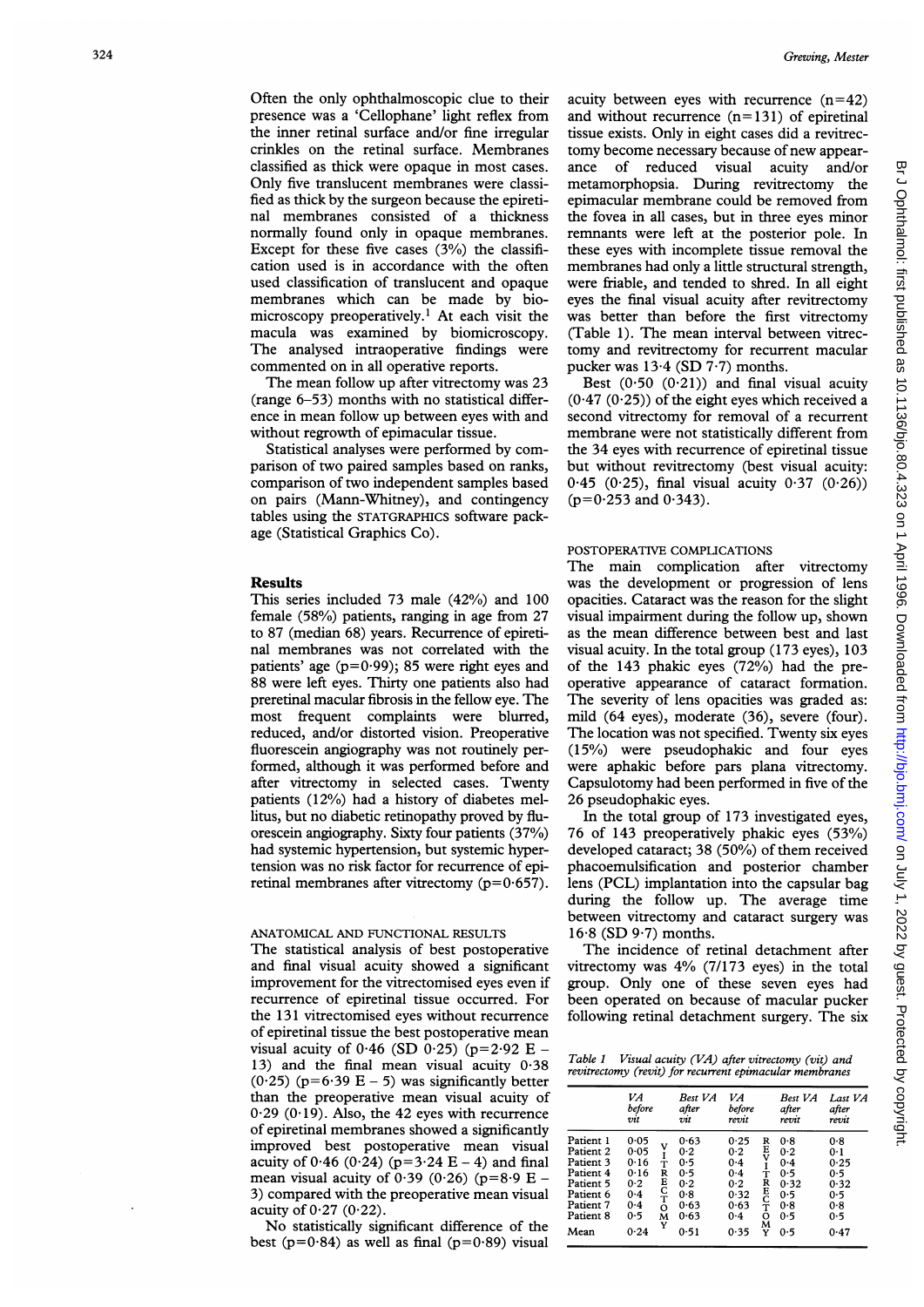other eyes had idiopathic epiretinal membranes. In all eyes the retina was reattached with scleral buckling techniques or sulphur hexafluoride gas tamponade. The average time between pars plana vitrectomy and retinal detachment was 3-75 months.

## POSSIBLE RISK FACTORS FOR RECURRENCE

To identify possible risk factors predictive for the recurrence of epiretinal membranes after vitrectomy we analysed the influence of several preoperative and intraoperative findings.

### (1) Thickness of the epiretinal membrane

One hundred and seven eyes of the total group (62%) had a thin epiretinal membrane. Preoperatively, most of these eyes showed only an abnormal sheen of the macula. The nature of the preretinal membrane was not a prognostic factor for regrowth  $(p=0.849)$ .

# (2) Adherence of the epiretinal membrane

The epiretinal tissue proved to be firmly adherent to the underlying retina in 45 of all eyes (26%). Again, this factor was not correlated with recurrence ( $p=0.828$ ).

# (3) Complete/incomplete removal of the epiretinal membrane

In all vitrectomised eyes the membrane could be removed completely from the fovea, but in 25 eyes (14%) remnants were left at the posterior pole. Our data showed no significant correlation between incomplete membrane removal and recurrence ( $p=0.828$ ).

#### (4) Idiopathic/secondary epiretinal membranes

One hundred and seventeen eyes (68%) of the total group had no associated ocular disorder or previous ocular surgery. In these cases the epiretinal membrane was classified as idiopathic regardless of the presence of systemic diseases for example, hypertension. In 56 cases (32%) the condition occurred after several ocular diseases and surgical procedures including cataract removal (30 eyes), retinal reattachment surgery (12 eyes), laser photocoagulation/cryo (10 eyes), trauma (one eye), ocular inflammation (one eye), and retinal vascular abnormalities (two eyes). The cause of epiretinal membrane formation had no statistically significant influence on the recurrence of preretinal tissue  $(p=0.971)$ . Separate statistical analysis was performed for cases with idiopathic as well as secondary epiretinal membranes. But the evaluation of these subgroups also showed no statistically significant risk factors for regrowth of epiretinal membranes after vitrectomy. Also, no significance could be calculated if eyes with epiretinal tissue following cataract surgery were not classified as secondary membranes.

## Discussion

Out of 350 consecutive cases vitrectomised for

macular pucker 42 eyes with recurrence of epiretinal tissue could be evaluated. They were compared with <sup>a</sup> cohort of <sup>131</sup> eyes without recurrence of epiretinal tissue. In some reports the recurrence rate of macular pucker is calculated on the basis of the reappearance of sizeable amounts of epiretinal tissue. Eyes which showed an increased sheen of the internal limiting membrane, suggesting presence of a thin epiretinal membrane, were not considered.2 This may contribute to the fact that regrowth after removal of epiretinal membranes is reported as a rare postoperative event.<sup>134</sup> In our study eyes with increased sheen during follow up were also included in the group with recurrence of epiretinal tissue. Because of this morphological definition it is not surprising that only eight of the 42 patients with recurrent epiretinal membranes complained of newly reduced or distorted vision making revitrectomy necessary. Five of the eight eyes had idiopathic epiretinal membranes. Recurrence of removed idiopathic membranes is a rare event<sup>5</sup> and revitrectomy for recurrent idiopathic membranes is reported only in single cases.1 67 In our patients no significant correlation between recurrence of epiretinal membranes and final visual acuity could be proved. All revitrectomised eyes retained a long term visual acuity better than before the first vitrectomy.

The association between vitrectomy and later cataract development or progression is well known.8 <sup>9</sup> In our study 76 of 143 phakic eyes (53%) developed lens opacities during the follow up of nearly 2 years. In 38 eyes (50%) uneventful phacoemulsification and PCL implantation into the capsular bag was performed during follow up.

Trese et  $a\overline{l}^{10}$  and Mester<sup>11</sup> have suggested that translucent epiretinal membranes carry a better prognosis than opaque membranes. Eyes with Cellophane-like epiretinal membranes in the series of Rice and associates<sup>12</sup> did less well than eyes with thicker epiretinal membranes. Other authors<sup>13</sup> were not able to evaluate a statistical significance in postoperative visual acuity between eyes with thin or thick membranes or opaque or translucent membranes. The recurrence rate in our series was not influenced by the nature or the adherence of the epiretinal membranes.

It was speculated that incomplete removal of membranes may account for regrowth in some cases.<sup>14-16</sup> Rice et al reported incomplete membrane removal in 6% and late recurrence of epiretinal membranes in 4%.<sup>12</sup> But no correlation between these facts had been analysed by the authors. In 25 (14%) of our vitrectomised eyes remnants of epiretinal tissue were left at the posterior pole. In eyes with incomplete tissue removal the membranes had limited structural strength, were friable, and tended to shred. Often these membranes were firmly adherent to the retina throughout the zone of contact. But incomplete removal of the epiretinal membranes was no risk factor for regrowth.

The incidence of recurrence of epiretinal membranes is low and is reported to be up to 6% in idiopathic cases.<sup>2 14 17</sup> 18 The incidence